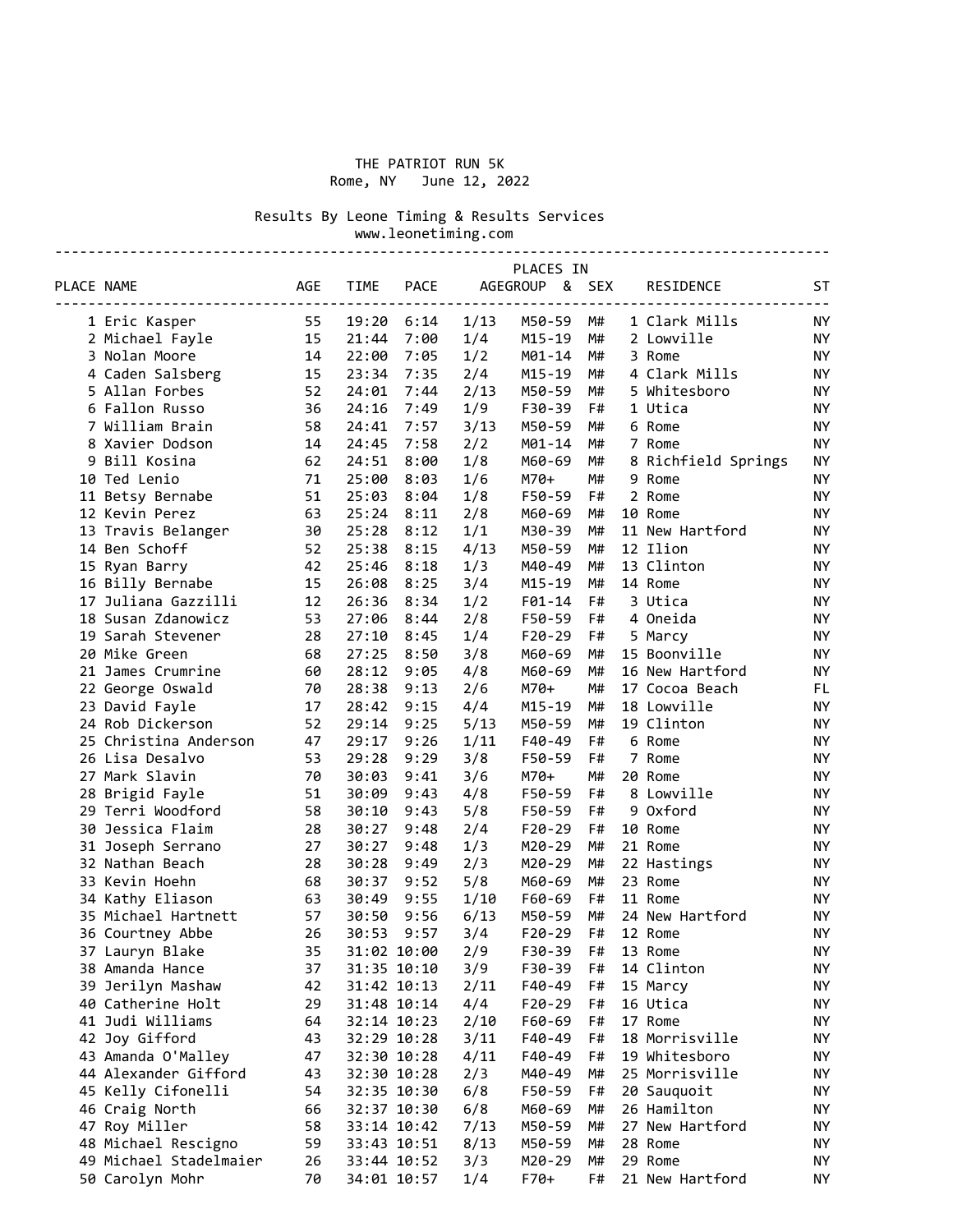|  | 51 Kim Seager         | 43 | 34:05 10:58 | 5/11  | F40-49 | F# | 22 Rome              | <b>NY</b> |
|--|-----------------------|----|-------------|-------|--------|----|----------------------|-----------|
|  | 52 Marion Oswald      | 65 | 34:08 11:00 | 3/10  | F60-69 | F# | 23 Cocoa Beach       | FL.       |
|  | 53 Melissa Vanallen   | 48 | 34:14 11:01 | 6/11  | F40-49 | F# | 24 Blossvale         | NY        |
|  | 54 Marie Miller       | 43 | 34:17 11:02 | 7/11  | F40-49 | F# | 25 Blossvale         | <b>NY</b> |
|  | 55 Mark Bono          | 58 | 35:42 11:30 | 9/13  | M50-59 | M# | 30 New Hartford      | <b>NY</b> |
|  | 56 Sharon Seala       | 63 | 36:05 11:37 | 4/10  | F60-69 | F# | 26 Marcy             |           |
|  | 57 William Luley      | 73 | 36:07 11:38 | 4/6   | M70+   | M# | 31 Sauquoit          | <b>NY</b> |
|  | 58 Marlene Davis      | 74 | 37:26 12:03 | 2/4   | $F70+$ | F# | 27 Utica             | <b>NY</b> |
|  | 59 Mark Aldaco        | 53 | 37:31 12:05 | 10/13 | M50-59 | M# | 32 Remsen            | NY        |
|  | 60 William Abel       | 71 | 37:33 12:05 | 5/6   | M70+   | M# | 33 New Hartforf      | <b>NY</b> |
|  | 61 Gabriella Gazzilli | 10 | 37:33 12:06 | 2/2   | F01-14 | F# | 28 Utica             | NY.       |
|  | 62 Felicia Burak      | 58 | 37:34 12:06 | 7/8   | F50-59 | F# | 29 New Hartford      | NY.       |
|  | 63 Mario Hill         | 44 | 37:37 12:07 | 3/3   | M40-49 | M# | 34 Rome              | <b>NY</b> |
|  | 64 Macaul Zuk         | 37 | 37:37 12:07 | 4/9   | F30-39 | F# | 30 Clinton           | NY.       |
|  | 65 Katie Doti         | 36 | 37:39 12:07 | 5/9   | F30-39 | F# | 31 New Hartford      | NY.       |
|  | 66 Shannon Dooley     | 34 | 37:56 12:13 | 6/9   | F30-39 | F# | 32 Rome              | <b>NY</b> |
|  | 67 Maureen Dooley     | 61 | 37:56 12:13 | 5/10  | F60-69 | F# | 33 Rome              | NY.       |
|  | 68 Bobbi Cookinham    | 42 | 38:31 12:24 | 8/11  | F40-49 | F# | 34 Herkimer          | NY.       |
|  | 69 Carrie Barry       | 38 | 39:26 12:42 | 7/9   | F30-39 | F# | 35 Clinton           | <b>NY</b> |
|  | 70 Sherri Petkovsek   | 46 | 40:01 12:53 | 9/11  | F40-49 | F# | 36 Rome              | <b>NY</b> |
|  | 71 Jennifer Stefka    | 42 | 40:23 13:00 | 10/11 | F40-49 | F# | 37 New Hartford      | NY.       |
|  | 72 Ralph Rathbun      | 61 | 42:10 13:35 | 7/8   | M60-69 | M# | 35 West Edmeston     | NY        |
|  | 73 Jean Kosina        | 60 | 43:12 13:55 | 6/10  | F60-69 | F# | 38 Richfield Springs | NY.       |
|  | 74 Karen Arbogast     | 60 | 44:00 14:10 | 7/10  | F60-69 | F# | 39 Stittville        | NY        |
|  | 75 Patricia Kiser     | 45 | 44:11 14:14 | 11/11 | F40-49 | F# | 40 Taberg            | <b>NY</b> |
|  | 76 Sarah Rathbun      | 31 | 44:24 14:18 | 8/9   | F30-39 | F# | 41 West Edmeston     | NY        |
|  | 77 Mike Sidoran       | 65 | 44:49 14:26 | 8/8   | M60-69 | M# | 36 New Hartford      | NY.       |
|  | 78 Laurie Porreca     | 61 | 44:49 14:26 | 8/10  | F60-69 | F# | 42 New Hartford      | <b>NY</b> |
|  | 79 William Dodson     | 58 | 44:53 14:27 | 11/13 | M50-59 | M# | 37 Rome              | NY.       |
|  | 80 Amanda Labarge     | 34 | 47:31 15:18 | 9/9   | F30-39 | F# | 43 New Hartford      | NY.       |
|  | 81 Chet Malcolm       | 75 | 48:42 15:41 | 6/6   | M70+   | M# | 38 New Hartford      | <b>NY</b> |
|  | 82 Kathy Vanwieren    | 53 | 48:57 15:46 | 8/8   | F50-59 | F# | 44 West Winfield     | <b>NY</b> |
|  | 83 James Vanwieren    | 56 | 48:57 15:46 | 12/13 | M50-59 | M# | 39 West Winfield     | <b>NY</b> |
|  | 84 Patricia King      | 66 | 49:27 15:55 | 9/10  | F60-69 | F# | 45 Sherrill          | <b>NY</b> |
|  | 85 Barbara Deangelo   | 73 | 51:26 16:34 | 3/4   | $F70+$ | F# | 46 Utica             | NY.       |
|  | 86 Joanne Campbell    | 68 | 52:09 16:47 | 10/10 | F60-69 | F# | 47 Utica             | NY.       |
|  | 87 Dorothy Massinger  | 71 | 52:09 16:47 | 4/4   | $F70+$ | F# | 48 Herkimer          | NY.       |
|  | 88 Tj Fayle           | 50 | 59:56 19:18 | 13/13 | M50-59 | M# | 40 Lowville          | <b>NY</b> |
|  |                       |    |             |       |        |    |                      |           |

 THE PATRIOT RUN 5K Rome, NY June 12, 2022

 Results By Leone Timing & Results Services www.leonetiming.com

AGE GROUP RESULTS

## MALE OVERALL RESULTS

| PLACE NAME                                        |               | AGE TIME RESIDENCE                        | ⊆ S⊤            |  |
|---------------------------------------------------|---------------|-------------------------------------------|-----------------|--|
| 1 Eric Kasper<br>2 Michael Fayle<br>3 Nolan Moore | 14 22:00 Rome | 55 19:20 Clark Mills<br>15 21:44 Lowville | NY.<br>ΝY<br>NΥ |  |

### FEMALE OVERALL RESULTS

| PLACE NAME     |                | AGF TIME RESTDENCE<br>$\sim$ ST |    |
|----------------|----------------|---------------------------------|----|
| 1 Fallon Russo | 36 24:16 Utica |                                 | NΥ |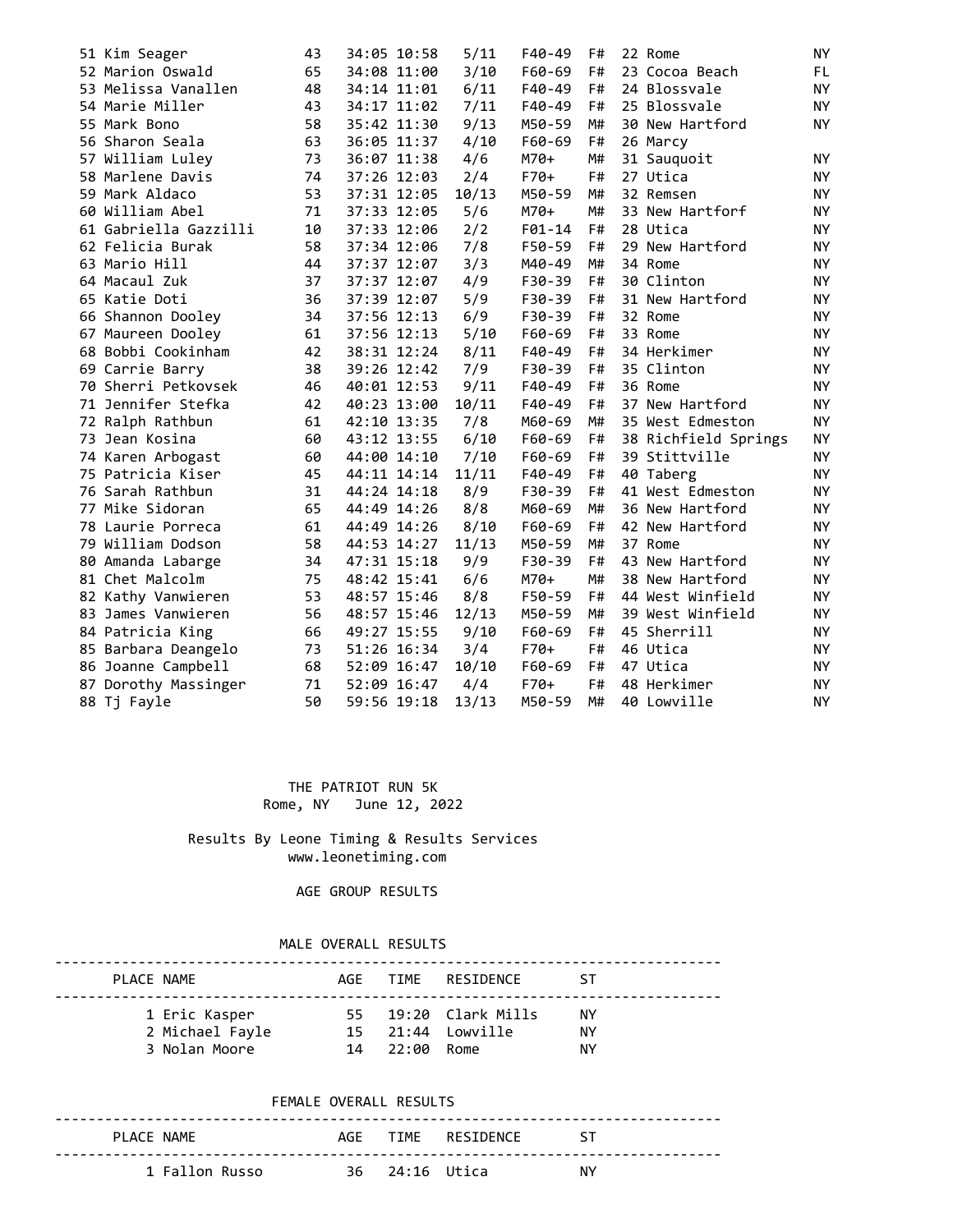| 2 Betsy Bernabe    | 51  25:03  Rome | .NY |
|--------------------|-----------------|-----|
| 3 Juliana Gazzilli |                 | ΝY  |

| MALE AGE GROUP: 1 - 14 |                                                  |     |                            |                       |            |  |  |  |  |  |
|------------------------|--------------------------------------------------|-----|----------------------------|-----------------------|------------|--|--|--|--|--|
| PLACE NAME             |                                                  | AGE | TIME                       | RESIDENCE             | ST         |  |  |  |  |  |
|                        | 1 Nolan Moore                                    |     | --------------<br>14 22:00 | Rome                  | NY.        |  |  |  |  |  |
|                        | 2 Xavier Dodson 14 24:45 Rome                    |     |                            |                       | NY.        |  |  |  |  |  |
|                        | FEMALE AGE GROUP: 1 - 14                         |     |                            |                       |            |  |  |  |  |  |
|                        |                                                  |     |                            |                       |            |  |  |  |  |  |
| PLACE NAME             |                                                  |     |                            | AGE TIME RESIDENCE    | ST         |  |  |  |  |  |
|                        | 1 Juliana Gazzilli 12 26:36 Utica                |     |                            |                       | NY N       |  |  |  |  |  |
|                        | 2 Gabriella Gazzilli 10 37:33 Utica NY           |     |                            |                       |            |  |  |  |  |  |
|                        | MALE AGE GROUP: 15 - 19                          |     |                            |                       |            |  |  |  |  |  |
| PLACE NAME             |                                                  |     | AGE TIME                   | RESIDENCE             | ST         |  |  |  |  |  |
|                        | 1 Michael Fayle                                  |     |                            | 15 21:44 Lowville NY  |            |  |  |  |  |  |
|                        | 2 Caden Salsberg 15 23:34 Clark Mills NY         |     |                            |                       |            |  |  |  |  |  |
|                        | 3 Billy Bernabe                                  |     | 15  26:08  Rome            |                       | NY.        |  |  |  |  |  |
|                        | FEMALE AGE GROUP: 15 - 19                        |     |                            |                       |            |  |  |  |  |  |
| PLACE NAME             |                                                  |     |                            | AGE TIME RESIDENCE ST |            |  |  |  |  |  |
|                        | MALE AGE GROUP: 20 - 29                          |     |                            |                       |            |  |  |  |  |  |
| PLACE NAME             |                                                  |     | AGE TIME<br>--------       | RESIDENCE             | ST.        |  |  |  |  |  |
|                        | 1 Joseph Serrano                                 |     | 27 30:27                   | Rome                  | NY.        |  |  |  |  |  |
|                        | 2 Nathan Beach<br>3 Michael Stadelmaier 26 33:44 |     | 28 30:28                   | Hastings<br>Rome      | NY.<br>NY. |  |  |  |  |  |
|                        |                                                  |     |                            |                       |            |  |  |  |  |  |
|                        | FEMALE AGE GROUP: 20 - 29                        |     |                            |                       |            |  |  |  |  |  |
|                        | PLACE NAME                                       |     |                            | AGE TIME RESIDENCE    | ST ST      |  |  |  |  |  |
|                        | 1 Sarah Stevener 28 27:10 Marcy NY               |     |                            |                       |            |  |  |  |  |  |
|                        | 2 Jessica Flaim 28 30:27 Rome                    |     |                            |                       | NY.        |  |  |  |  |  |
|                        | 3 Courtney Abbe 26 30:53 Rome                    |     |                            |                       | <b>NY</b>  |  |  |  |  |  |
|                        |                                                  |     |                            |                       |            |  |  |  |  |  |
|                        | MALE AGE GROUP: 30 - 39                          |     |                            |                       |            |  |  |  |  |  |
|                        | PLACE NAME                                       |     |                            | AGE TIME RESIDENCE ST |            |  |  |  |  |  |
|                        | 1 Travis Belanger 30 25:28 New Hartford NY       |     |                            |                       |            |  |  |  |  |  |
|                        | FEMALE AGE GROUP: 30 - 39                        |     |                            |                       |            |  |  |  |  |  |
|                        |                                                  |     |                            |                       |            |  |  |  |  |  |

PLACE NAME **AGE TIME** RESIDENCE ST --------------------------------------------------------------------------------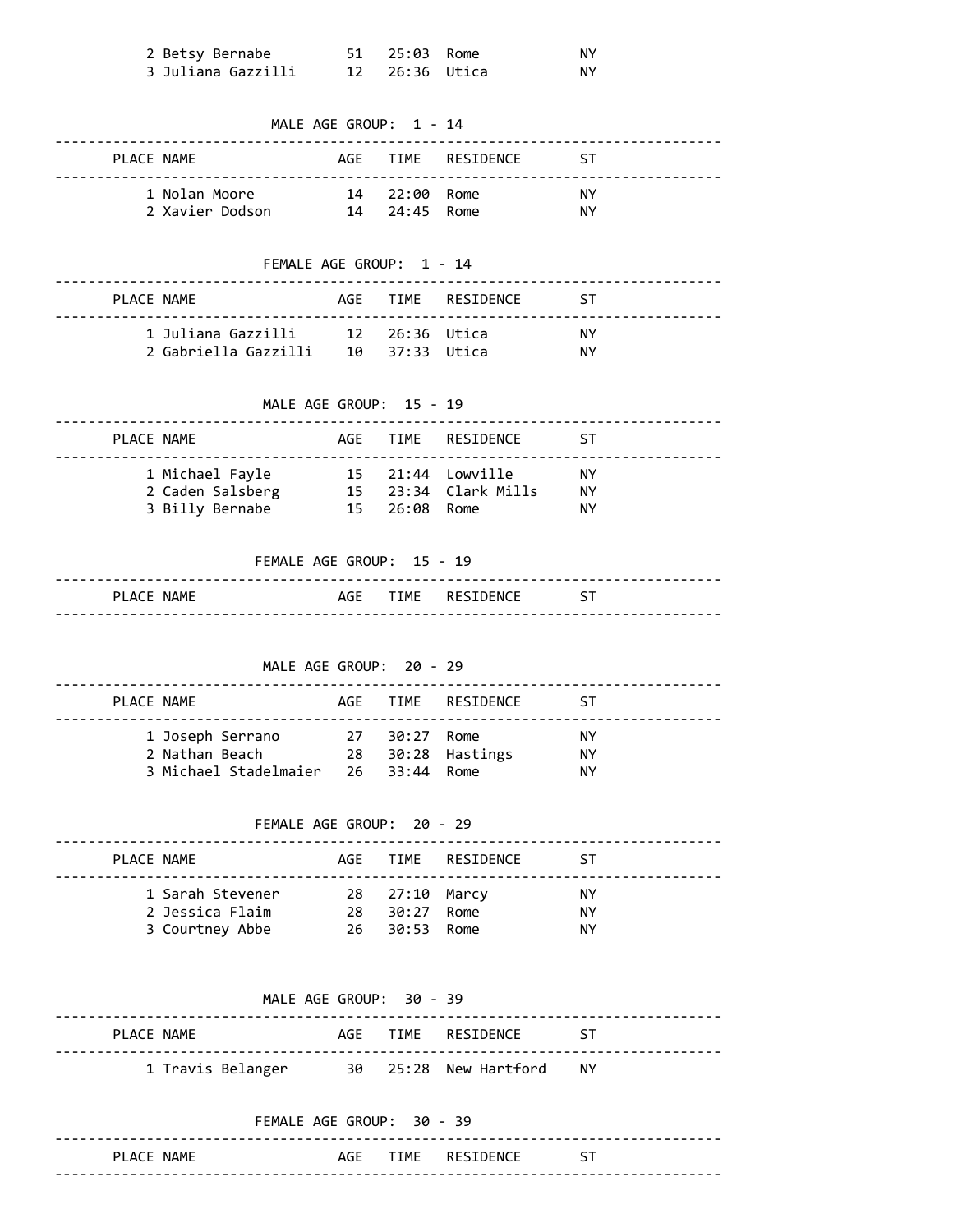| 1 Lauryn Blake |  | 35 31:02 Rome |                  | ΝY |
|----------------|--|---------------|------------------|----|
| 2 Amanda Hance |  |               | 37 31:35 Clinton | ΝY |
| 3 Macaul Zuk   |  |               | 37 37:37 Clinton | ΝY |

# MALE AGE GROUP: 40 - 49 -------------------------------------------------------------------------------- PLACE NAME **AGE TIME** RESIDENCE ST -------------------------------------------------------------------------------- 1 Ryan Barry 42 25:46 Clinton NY 2 Alexander Gifford 43 32:30 Morrisville NY 3 Mario Hill 44 37:37 Rome NY FEMALE AGE GROUP: 40 - 49 -------------------------------------------------------------------------------- PLACE NAME **AGE TIME** RESIDENCE ST

| 1 Christina Anderson 47 29:17 Rome |                |                      | ΝY  |
|------------------------------------|----------------|----------------------|-----|
| 2 Jerilyn Mashaw                   | 42 31:42 Marcy |                      | ΝY  |
| 3 Joy Gifford                      |                | 43 32:29 Morrisville | NY. |

### MALE AGE GROUP: 50 - 59

| PLACE NAME |                                                   |                                 | AGF TIME RESIDENCE  | ⊆ S⊤            |
|------------|---------------------------------------------------|---------------------------------|---------------------|-----------------|
|            | 1 Allan Forbes<br>2 William Brain<br>3 Ben Schoff | 58 24:41 Rome<br>52 25:38 Ilion | 52 24:01 Whitesboro | NY.<br>NΥ<br>ΝY |

FEMALE AGE GROUP: 50 - 59

| PLACE NAME                                             |                                                   | AGE TIME RESIDENCE | - 5 T            |  |
|--------------------------------------------------------|---------------------------------------------------|--------------------|------------------|--|
| 1 Betsy Bernabe<br>2 Susan Zdanowicz<br>3 Lisa Desalvo | 51 25:03 Rome<br>53 27:06 Oneida<br>53 29:28 Rome |                    | NY.<br>NΥ<br>NY. |  |

| PLACE NAME |                                                |               | AGE TIME RESIDENCE                                | - 5 T            |
|------------|------------------------------------------------|---------------|---------------------------------------------------|------------------|
|            | 1 Bill Kosina<br>2 Kevin Perez<br>3 Mike Green | 63 25:24 Rome | 62 24:51 Richfield Sprin NY<br>68 27:25 Boonville | NY.<br><b>NY</b> |

### FEMALE AGE GROUP: 60 - 69

| PLACE NAME |                                                       |                                | AGF TIME RESIDENCE   | - 5 T            |
|------------|-------------------------------------------------------|--------------------------------|----------------------|------------------|
|            | 1 Kathy Eliason<br>2 Judi Williams<br>3 Marion Oswald | 63 30:49 Rome<br>64 32:14 Rome | 65 34:08 Cocoa Beach | NY.<br>NΥ<br>EL. |

|             | MALE AGE GROUP: 70 - 79 |               |                    |           |
|-------------|-------------------------|---------------|--------------------|-----------|
| PLACE NAME  |                         |               | AGF TIME RESTDENCE | <b>ST</b> |
| 1 Ted Lenio |                         | 71 25:00 Rome |                    | NΥ        |